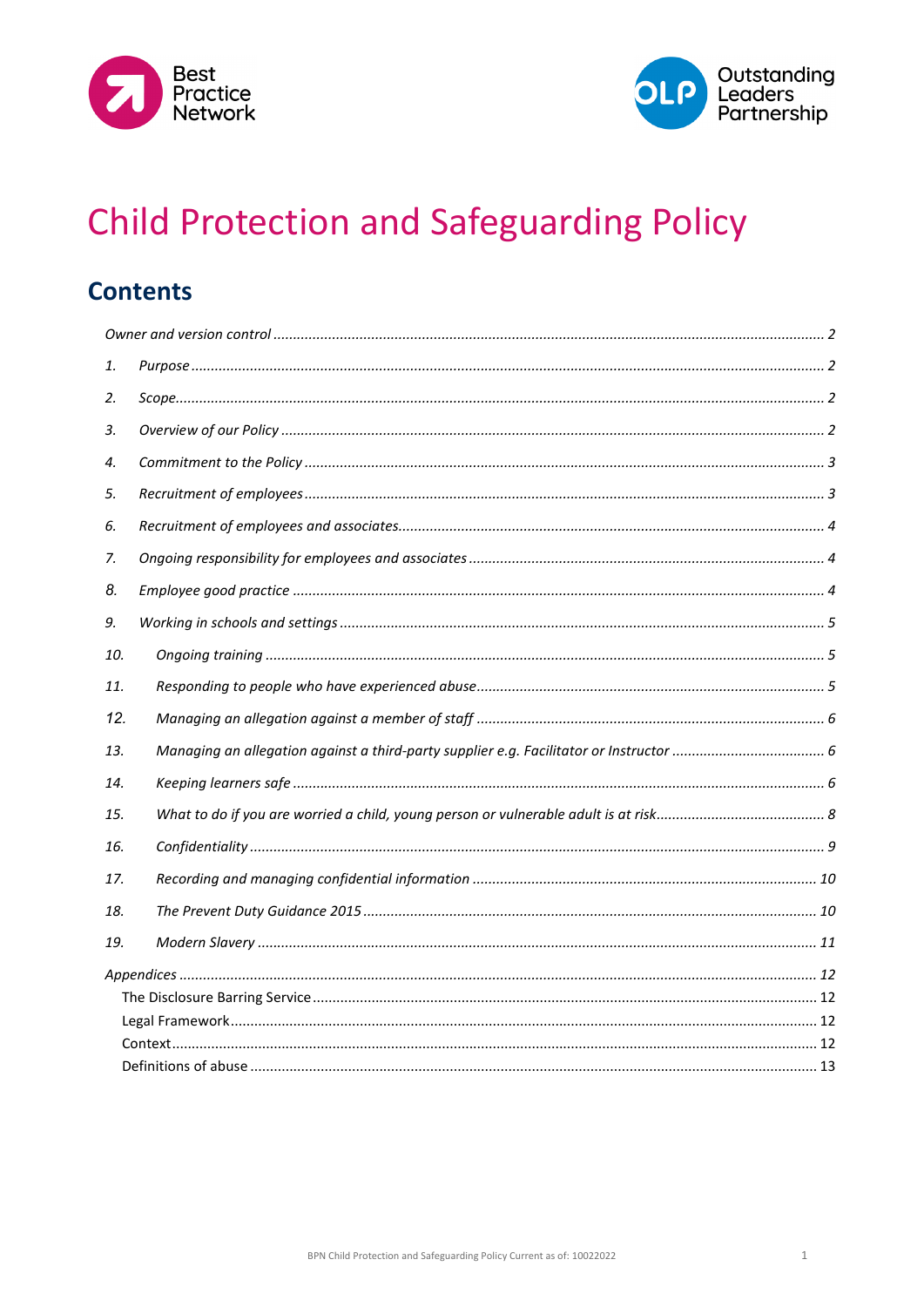### <span id="page-1-0"></span>**Owner and version control**

| <b>Responsibility:</b> | Sian Marsh, Director of<br>Early Years and ITT and DSL | Date doc. created:       | V11.4. February 2022 |
|------------------------|--------------------------------------------------------|--------------------------|----------------------|
| Print name sign off:   | Simon Little, Managing<br>Director                     | Last review date of doc: | February 2022        |
| Signature:             |                                                        | Next review date:        | February 2023        |

This document must be approved annually by Senior Leadership Team and presented to the Board.

#### <span id="page-1-1"></span>**1. Purpose**

The purpose of this Policy is to ensure that we recruit and work in a way that is consistent with child protection and safeguarding, that we promote child protection and safeguarding and that we are clear about how to respond to any issues we identify that may place a child at risk. This policy highlights the potential risks of modern slavery and human trafficking, including how to identify signs of exploitation and how to report concerns.

# <span id="page-1-2"></span>**2. Scope**

The Policy relates to all members of the Best Practice Network Senior Leadership Team, employees, associates, facilitators, mentors, learners, and individuals supplying services and volunteers.

This policy covers all programmes delivered by Best Practice Network to its apprentices, trainees and candidates, including those working directly with children.

It is a requirement that all the above read and sign that they have accepted this Policy before undertaking work with Best Practice Network.

### <span id="page-1-3"></span>**3. Overview of our Policy**

Best Practice Network is fully committed to safeguarding the welfare of all children, young people, apprentices and vulnerable adults, and demonstratesthis by taking all reasonable stepsto protect them from physical, sexual, or emotional abuse or neglect.

We will:

- Provide a safe environment for children, young people, apprentices and vulnerable adults to learn in
- Identify children, young people, apprentices and vulnerable adults who are suffering, or likely to suffer, significant harm
- Take appropriate action to see that such children, young people, apprentices and vulnerable adults are kept safe

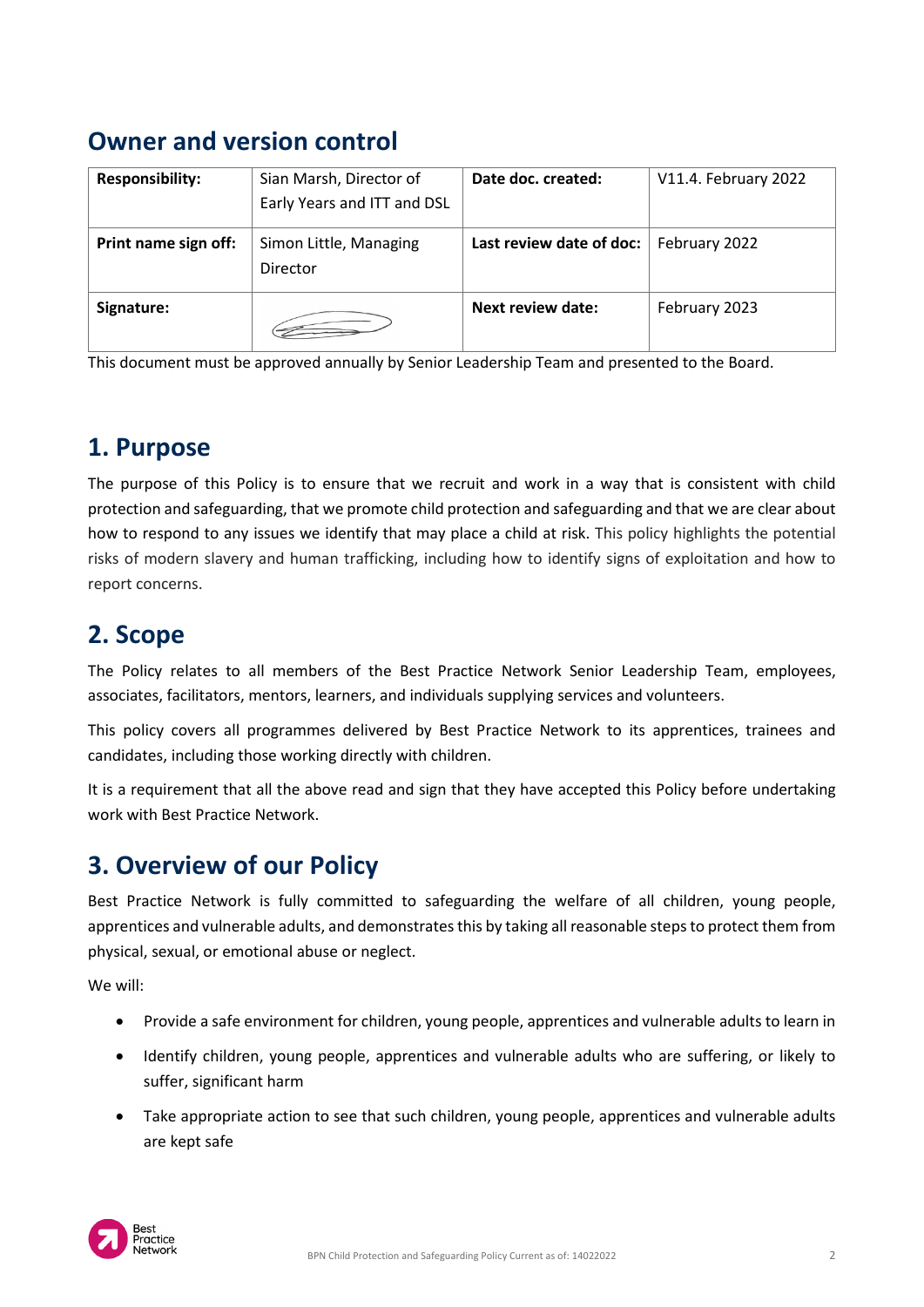Our Policy is to recruit all staff safely, ensuring all necessary checks are made on every employee regardless of role. We require suppliers and associates to comply with our policy and procedures, and to provide effective supervision, support, training and quality assurance measures.

We work in numerous schools and settings and so it is essential that our staff and associates have the requisite checks, knowledge and skills to carry out their jobs safely and effectively.

Best Practice Network defines safeguarding and promoting the welfare of children as:

- Protecting children and vulnerable adults from maltreatment
- Protecting children and vulnerable adults from peer-on-peer abuse
- Ensuring the safety and wellbeing of learners when adults, young people and apprentices are using the internet, social media, or mobile devices
- Preventing impairment of children's health or development
- Ensuring that children are growing up in circumstances consistent with the provision of safe and effective care
- Undertaking that role to enable those children to have optimum life chances and enter adulthood successfully

#### <span id="page-2-0"></span>**4. Commitment to the Policy**

Best Practice Network has a responsibility to work with others to safeguard and promote the welfare of children, young people and vulnerable adults.

We ensure that all staff, including freelance, contracted staff and/or associates are aware of the requirements within this policy and their commitment to it. Commitment statements are included as part of contracts of employment or freelance work for Best Practice Network.

We update our staff and associates as to effective safeguarding practice through updates to training, newsletters and briefings.

All candidates, trainees or apprentices enrolled on BPN programmes are provided with a copy of this policy in their relevant programme handbooks. This policy forms part of the induction process. Specifically on the apprenticeship programmes, it is referred to during monthly reviews with learners.

### <span id="page-2-1"></span>**5. Recruitment of employees**

BPN Recruitment Policy and Procedure should always be followed.

- BPN adheres to safer recruitment guidance, with the requirement that all interviewers are fully trained and understand the safer recruitment process.
- All new starters must complete the DBS process.
- All new starters must be briefed on this safeguarding policy and undertake child protection / safeguarding training online and in-house prevent training within the first month of employment as part of induction

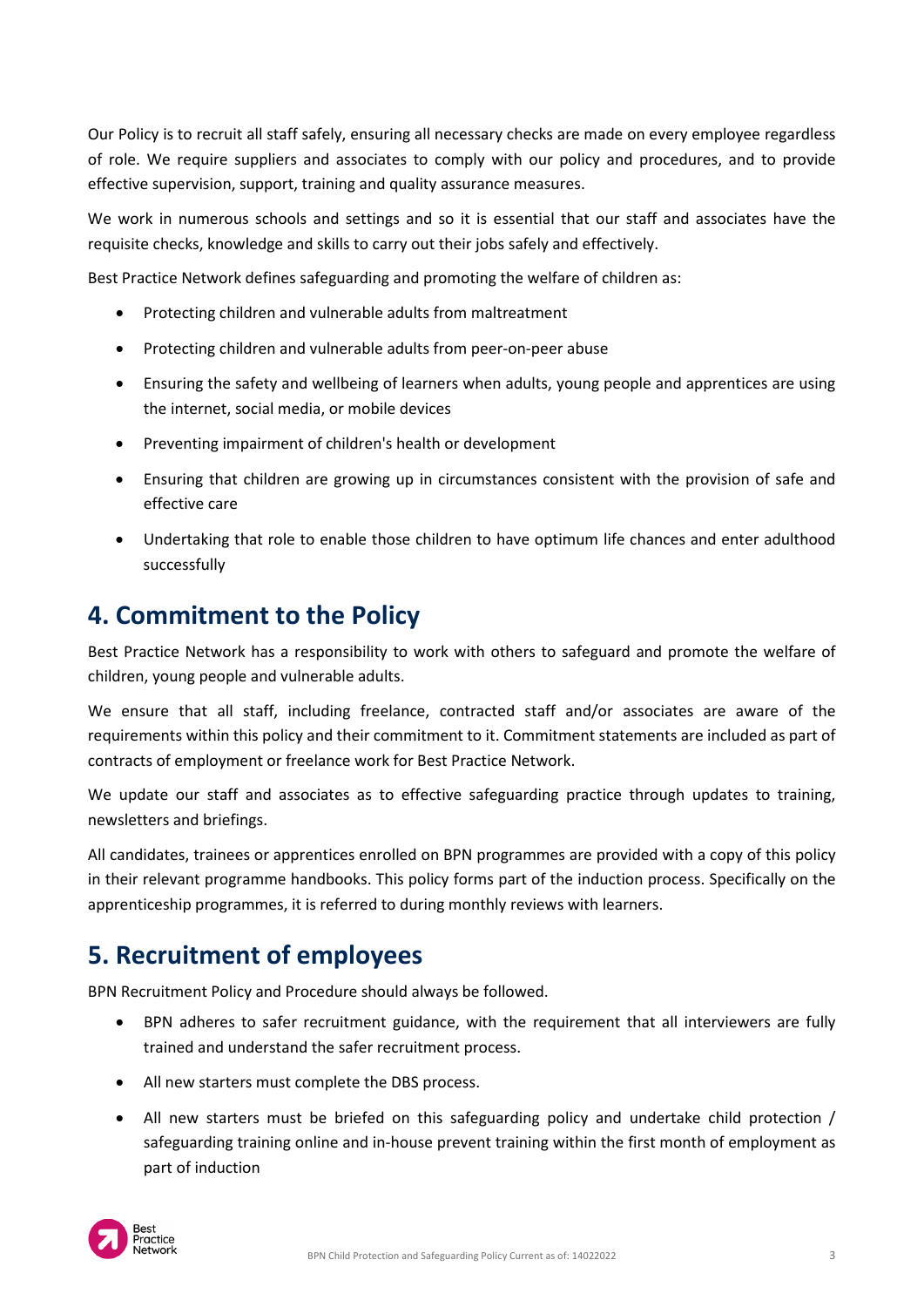• It is the responsibility of both the line manager and of HR to ensure that this occurs and that a log is kept to evidence this

#### <span id="page-3-0"></span>**6. Recruitment of employees and associates**

- Every new associate must agree to a contract specifying that they comply with BPN Safeguarding Policy and Procedures and have undertaken safeguarding / child protection and Prevent Duty training
- They will be sent these documents by HR as part of the 'on-boarding' process and updates will be communicated to all associates annually
- Any individual working under contract to BPN, must provide BPN in advance with Date of Birth, DBS registration number and date, and where available proof of registration to the DBS update service
- It is the responsibility of both the line manager and of HR to ensure that this occurs and that a log is kept to evidence this

### <span id="page-3-1"></span>**7. Ongoing responsibility for employees and associates**

- BPN managers may not deploy staff or associates to do work on BPN's behalf without the checks and induction described above being completed
- On an annual basis, or when specific new legislation or requirements arise, BPN Safeguarding Team will run a briefing session for employees, circulating the briefing to any non-attenders
- It is the responsibility of the line manager/commissioner/contractor to ensure that Safeguarding is included as a standard item on updates and ongoing training to staff and to work with HR to ensure that the appropriate actions are carried out
- On an annual basis all employees and associates are required to complete an ongoing suitability declaration. For employees a copy of the declaration will be stored on the online HR system. Associate declarations will be stored on the associate dashboard.

# <span id="page-3-2"></span>**8. Employee good practice**

Best Practice Network recognises that it has a duty to act on reports, or suspicions of abuse or neglect.

Those that deal with children, young people, apprentices or adults at risk must:

- Take all reasonable steps to ensure the health, safety and welfare of any young person or adult at risk
- Ensure that any activities are appropriate to the age, maturity and ability of those participating
- Consistently display high standards of personal behaviour and appearance
- Ensure behaviour, language, gestures etc. are appropriate and professional
- Avoid spending time alone with young people or vulnerable adults at risk including car journeys. Meetings with individuals should ideally not take place alone, they must be as open as possible and must be in full knowledge of another responsible person

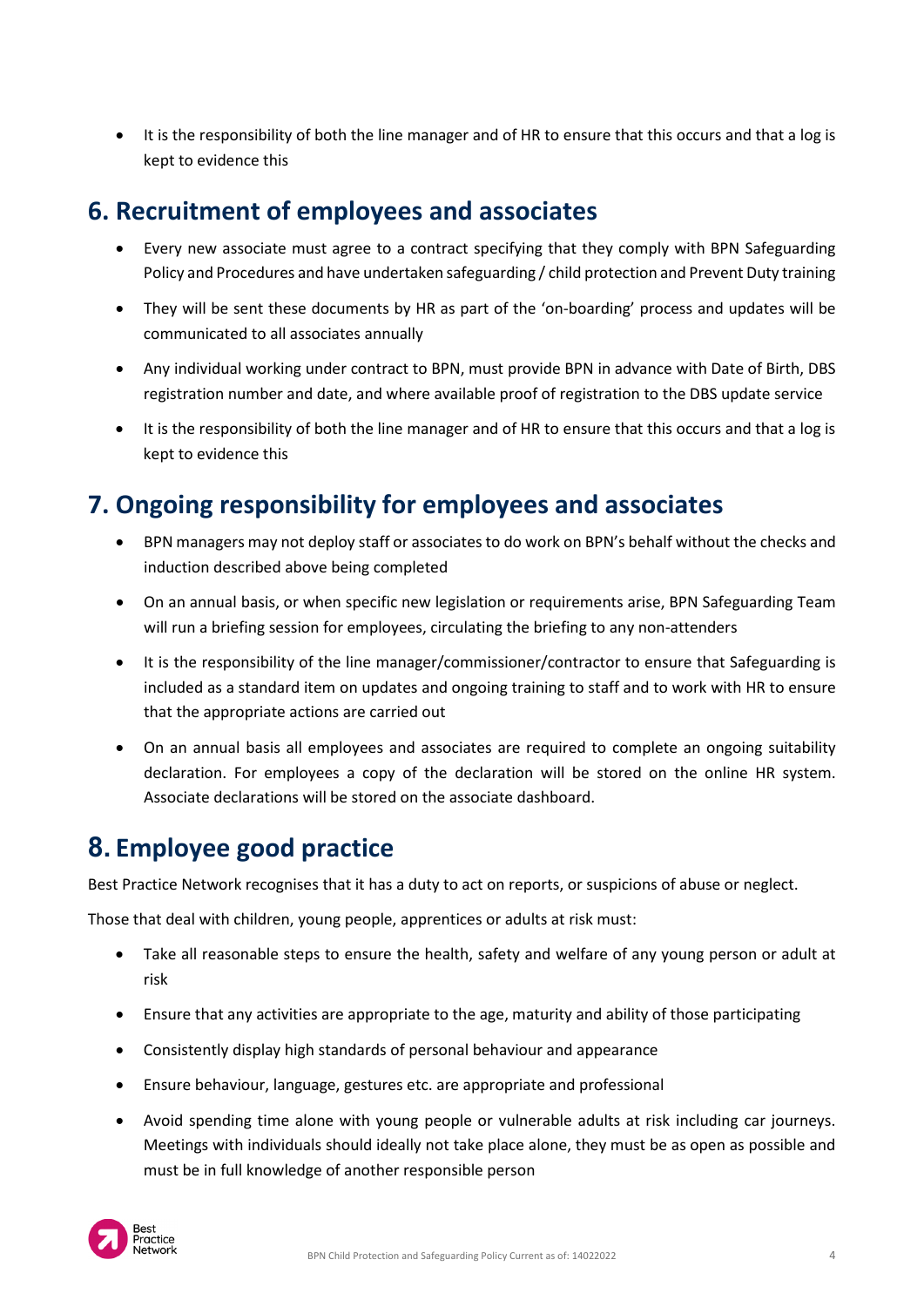# <span id="page-4-0"></span>**9. Working in schools and settings**

Representatives of BPN should always ensure they comply with the procedures in place at the school, setting or other site being visited, which will be under its own obligations to have arrangements in place for visitors and those working on site. When working in early years settings BPN employees will wear company branded uniform.

### <span id="page-4-1"></span>**10. Ongoing training**

BPN will ensure that all employees are given annual online safeguarding training and that this policy is communicated regularly at staff briefings and in communications through the line management structure as well as at briefings and training days for associate facilitators, consultants etc. Charles Bedingfield (DSL) provides appropriate update training to BPN associates as agreed with each programme team. This policy is promoted through newsletters, internal communication, whole company briefings and emails from the DSLs.

### <span id="page-4-2"></span>**11. Responding to people who have experienced abuse**

Best Practice Network recognises that it has a duty to act on reports, or suspicions of abuse or neglect, to investigate these concerns and ensure they are logged on the secure Safeguarding and Well-being log.

**How employees should respond if they receive an allegation\*:**

- Reassure the person concerned
- Listen to what they are saying
- Record what you have been told/witnessed as soon as possible
- Remain calm and do not show shock or disbelief
- Tell them that the information will be treated seriously
- Do not start to investigate, make a judgement or ask detailed or probing questions
- Do not promise to keep it a secret

**If an employee witnesses abuse, or abuse has just taken place, the priorities will be:**

- To call an ambulance if required
- To call the Police if a crime has been committed
- To preserve evidence
- To keep yourself and others safe
- To inform the Designated Safeguarding officer

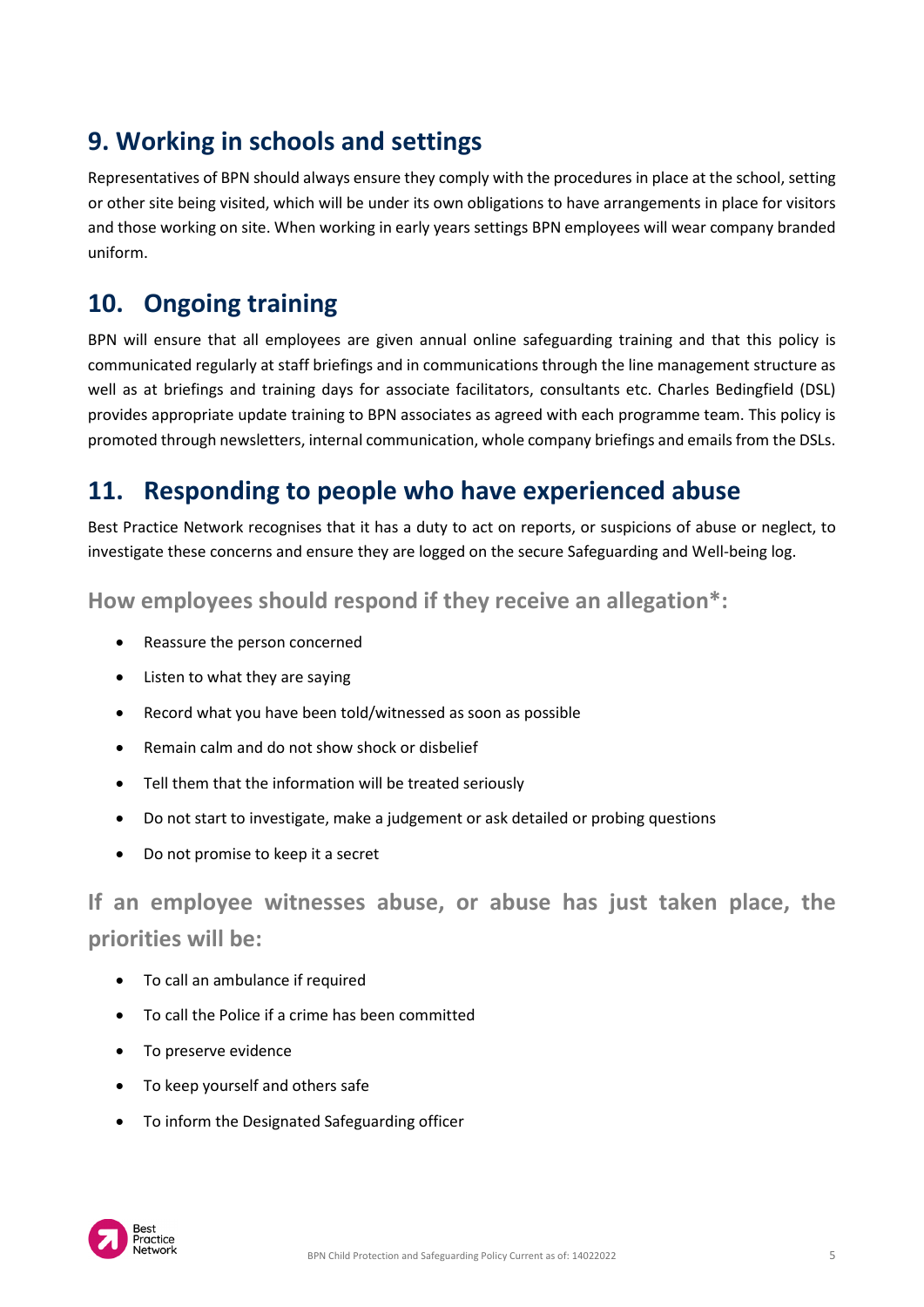The Designated Safeguarding Officers will initiate an investigation as appropriate maintaining confidential records held securely within the password protected log.

\*To raise and record concerns please refer to the guidance at point 15 below.

### <span id="page-5-0"></span>**12. Managing an allegation against a member of staff**

- Best Practice Network will ensure that any allegations made against an employee will be dealt with swiftly and confidentially
- Where an employee is thought to have committed a criminal offence the Police will be informed. If a crime has been witnessed the Police should be contacted immediately
- Where a young person or vulnerable adult has made an allegation against a member of staff their wishes and feelings will be taken into account to enable them to safely express their views
- The employee will likely be suspended or asked to conduct other duties whilst an investigation takes place
- Best Practice Network has a whistleblowing procedure and employees are aware of this policy. Employees will be supported to use this policy

# <span id="page-5-1"></span>**13. Managing an allegation against a third-party supplier e.g. Facilitator or Instructor**

- Best Practice Network will ensure that any allegations are dealt with swiftly and confidentially
- Best Practice Network will inform the third party of the allegation and begin an investigation
- Where an individual is thought to have committed a criminal offence the Police will be informed. If a crime has been witnessed the Police should be contacted immediately
- Where a young person or vulnerable adult has made an allegation against a third-party supplier their wishes and feelings will be taken into account to enable them to safely express their views
- Best Practice Network will seek evidence and assurance that a full investigation is being completed by the third-party
- Best Practice Network will seek evidence that corrective action has been implemented

# <span id="page-5-2"></span>**14. Keeping learners safe**

We will ensure that:

- All people will be treated with respect and with courtesy in an environment that is free from harassment or discrimination.
- We work in partnership with learners, employers and other agencies to promote a safe and healthy culture
- Partnerships proactively protect learners at risk of abuse, neglect or at risk of radicalisation.

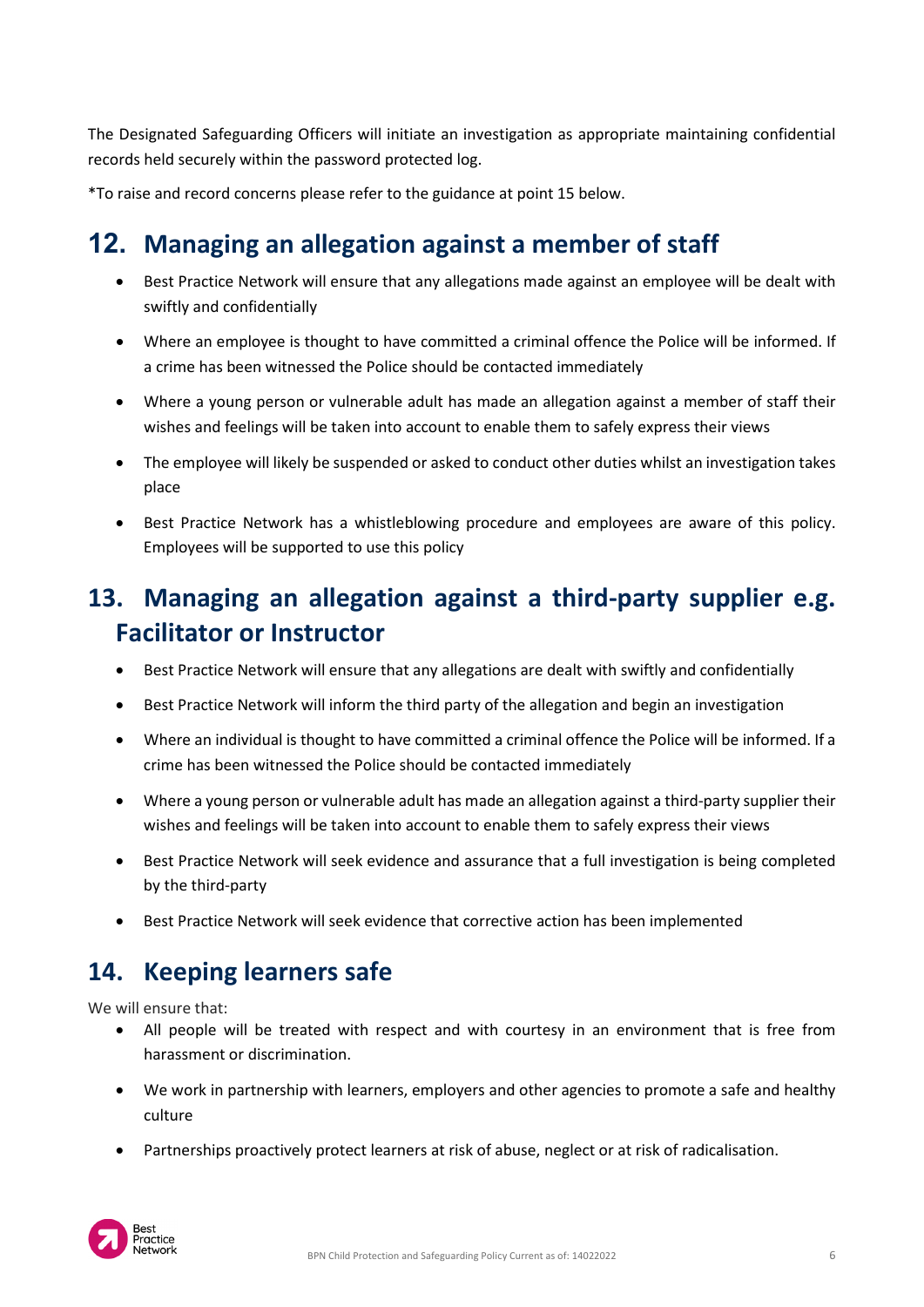- Staff/associates will be trained and have a clear understanding of personal safety and good safeguarding practices as well as what factors may make learners vulnerable to a range of safeguarding concerns and can recognise outward signs of abuse, or unexplained changes in behaviour or performance which may be indicative of abuse. All staff/associates will be made aware of the signs of abuse and the procedures for reporting abuse. (see section 15 and the appendices)
- We work with learners to promote their own personal health, well-being and safety including their safety online.
- Proactively to raise awareness of radicalisation and extremism in order to prevent people from being drawn into terrorism.
- Learners and employers will be contacted by the Designated Safeguarding Leads and will receive confidential advice, guidance and support for a range of issues that they may face. They will be signposted to external agencies where specialist support is required.
- Apprentices take part in monthly confidential review meetings with tutors where they are asked specific safeguarding and Prevent questions. Furthermore, they are asked if they feel safe. Tutors are trained to give support and guidance in line with the policy. Safeguarding teaching is a fundamental part of the induction process.
- Through training and tutoring we support learners to have personal resilience and be able to make informed and sensible decisions about their safety and well-being in an attempt to prevent them from being exploited and or abused.

#### **Online Learning**

Best Practice Network recognises that online technology is invaluable for enabling children, young people and adults to continue their learning, keep in touch with friends and feel connected with the outside world.

But changes in online behaviour can put young people and apprentices at risk of online abuse. In many cases abuse will take place concurrently via online channels and in daily life. Children, young people and vulnerable adults can also abuse their peers online, this can take the form of abusive, harassing, and misogynistic messages, the non-consensual sharing of indecent images, especially around chat groups, and the sharing of abusive images to those who do not want to receive such content.

Where employees or associates are concerned about the online safety of learners, they should always speak to the designated safeguarding leads. All staff, associates and learners accessing BPN programmes must adhere to our IT policy for safe usage. The IT Manager at BPN is responsible for monitoring the use of IT across the business. Although BPN does not provide internet access to participants of our programmes, all participants are expected to comply with this policy in their use of any BPN systems such as email or virtual learning environments. All participants are expected to adhere to the appropriate use section of the Internet, Email and Mobile Communication Policy in all interactions with BPN and other participants.

On the apprenticeship programmes the first day of learning, additional webinars and reviews are used to promote and support knowledge of online safety to apprentices and staff.

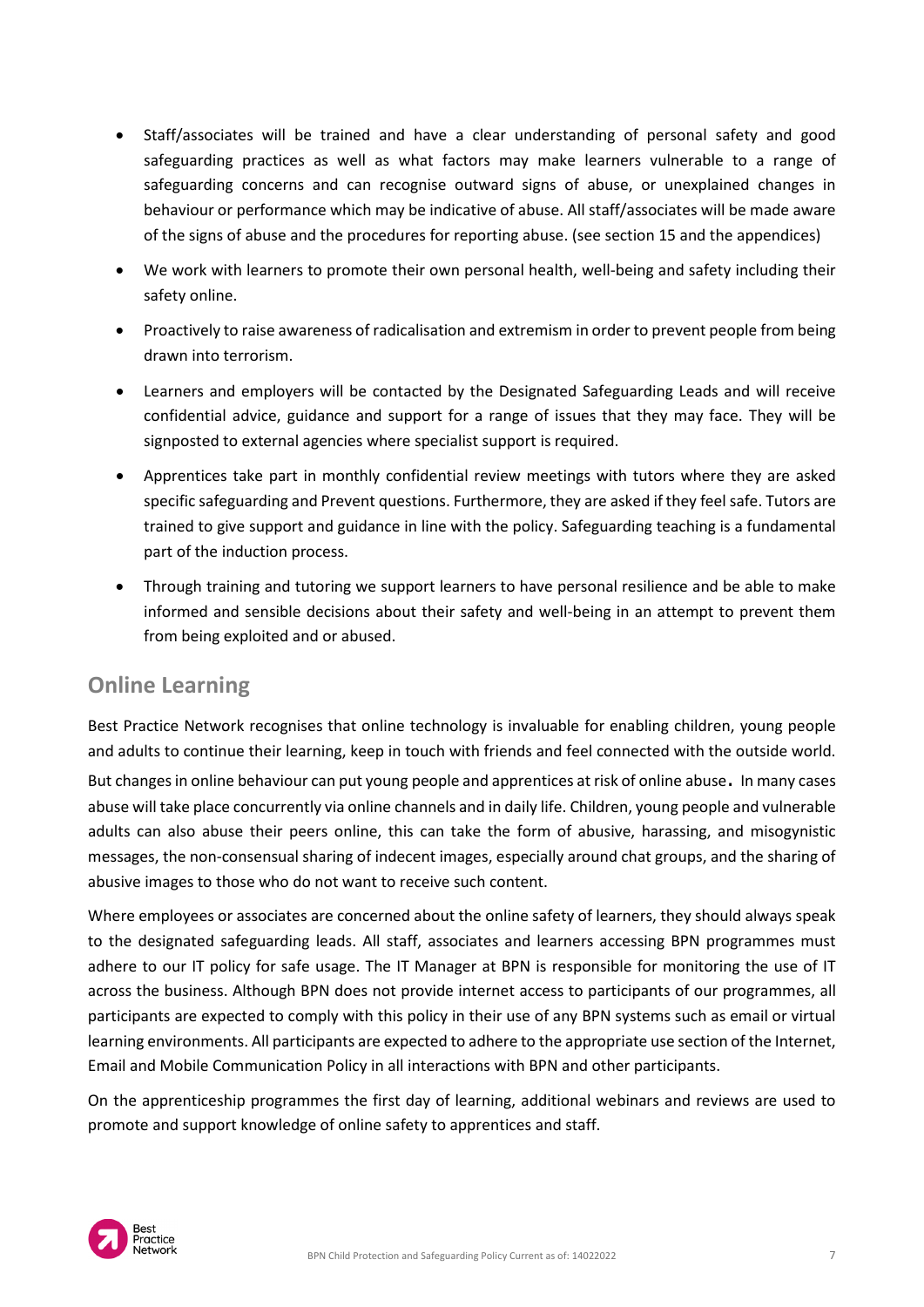#### **Sexual Harassment**

Best Practice Network recognises that sexual harassment includes indecent exposure, sexual harassment, inappropriate looking or touching, as well as rape. Sexual teasing or innuendo, sexual photography, subjection to pornography, witnessing sexual acts, and sexual acts that the person does not agree to or were pressured into consenting to. Staff and associates should recognise that children, young people and vulnerable adults might not find it easy to talk about their abuse verbally. Everyone working on behalf of Best Practice Network should be aware of signs and behaviours that might indicate abuse and report this to the Designated Safeguarding Leads (See point 15 below).

#### **Peer on Peer abuse**

At Best Practice Network there is a zero-tolerance approach to peer-on-peer abuse. We recognise that even if there are no reported cases of peer-on-peer abuse, this doesn't mean it's not happening within the programmes BPN delivers. Staff and associates are aware of the importance of never tolerating or dismissing peer-on-peer abuse as "banter" or "just having a laugh"; and are aware that dismissing or tolerating such behaviours risks normalising them. Allegations of peer-on-peer abuse will be recorded, investigated and dealt with by the Designated Safeguarding Leads. Where appropriate, we liaise with other agencies (including the police) after an allegation has been made.

#### **SEND**

Best Practice Network acknowledges learners with special educational needs and/or disabilities can be disproportionally affected by problems such as bullying (without showing any outward signs) and they may have communication barriers and difficulties in overcoming them. Any concerns regarding a learner should be raised with the Designated Safeguarding Leads immediately.

#### <span id="page-7-0"></span>**15. What to do if you are worried a child, young person or vulnerable adult is at risk**

- In the case of an emergency where you consider that a child is in immediate danger call the police on 999.
- In the event of a situation in which you consider a child is at risk, you should contact the Best Practice Network designated Child Protection/Safeguarding Officer: **[safeguarding@bestpracticenet.co.uk](mailto:safeguarding@bestpracticenet.co.uk)**

The Designated Safeguarding Officers are:

- o **Sian Marsh: 07795 683297 (out of office hours 07799 072872)**
- o **Charles Bedingfield: 0117 4407842 (mobile 07769946822)**
- If you witness something that is of concern when visiting a school or setting, you should inform the setting manager at the time and tell the manager that you intend to pass on your concerns to BPN. You will need to inform us that day that you have referred this concern to the manager.

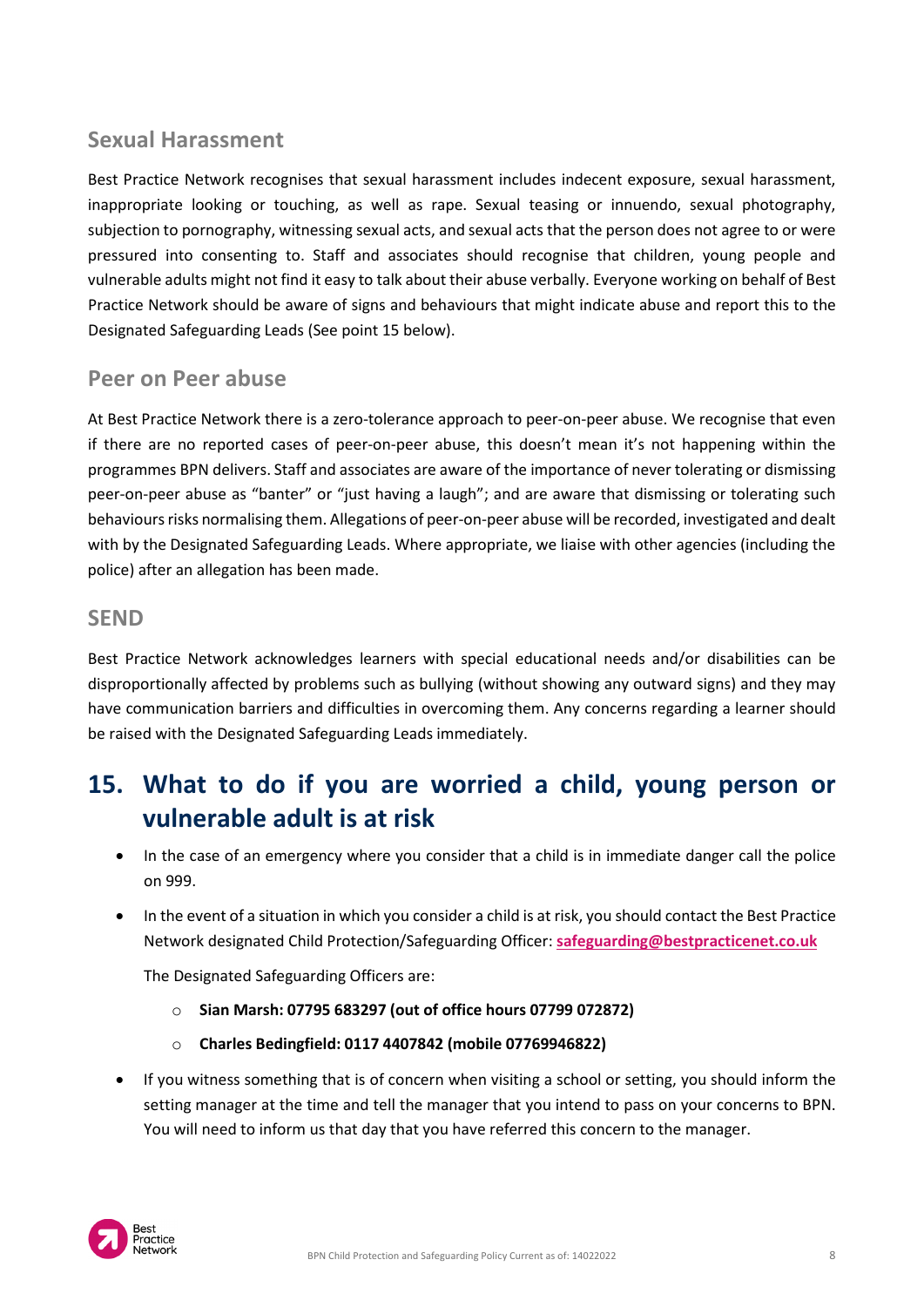- Every individual has the right to make a referral to Social Care (particularly if they feel their concerns are not being taken seriously) but we would always advise you to consult with the named people first:
	- o Their local authority child protection team **[https://www.gov.uk/report-child-abuse-to](https://www.gov.uk/report-child-abuse-to-local-council)[local-council](https://www.gov.uk/report-child-abuse-to-local-council)**
	- o The NSPCC on 0808 800 5000, email **[help@nspcc.org.uk](mailto:help@nspcc.org.uk)** or text 88858

or

- $\circ$  In the case of an emergency where you consider that a child is in immediate danger call the police on 999
- $\circ$  Under paragraph 40 of Keeping Children Safe in Education (2021), if a teacher, in the course of their work in the profession, discovers that an act of Female Genital Mutilation appears to have been carried out on a girl under the age of 18, the teacher must report this to the police

Referrals made to the NSPCC and the police are passed on, as appropriate, to local authority child protection teams.

Best Practice Network recognises that persons working for the organisation are themselves vulnerable in their work with children and young people. In such circumstances you should speak to the Designated Safeguarding Lead or an appropriate member of their organisation, as indicated above.

# <span id="page-8-0"></span>**16. Confidentiality**

In any work with children, young people or vulnerable adults it is important to be clear about confidentiality. While personal information held by professionals and agencies is subject to a legal duty of confidence and should not normally be disclosed without the subject's consent, when there are concerns that a child is or may be at risk of significant harm, then the over-riding objective must be to safeguard that child, young person or vulnerable adult and disclosure of information is imperative.

Confidentiality and child protection should be discussed with children, young people at the beginning of any piece of work, and reminders and information given from time to time, to ensure that they understand the processes and what responsibilities the staff members have. It is essential to be clear about the limits of confidentiality well before any such matter arises.

- Do not promise to keep secrets. If in the process of your work a child discloses to you that they are being abused, you will need to tell them that you must report it
- Should it become necessary to pass on information shared by another party, this decision should always be explained with them and where possible their co-operation sought beforehand

Explanations of the reasons; the processes; the likely sequence of events; who to contact for information or for support should also be provided.

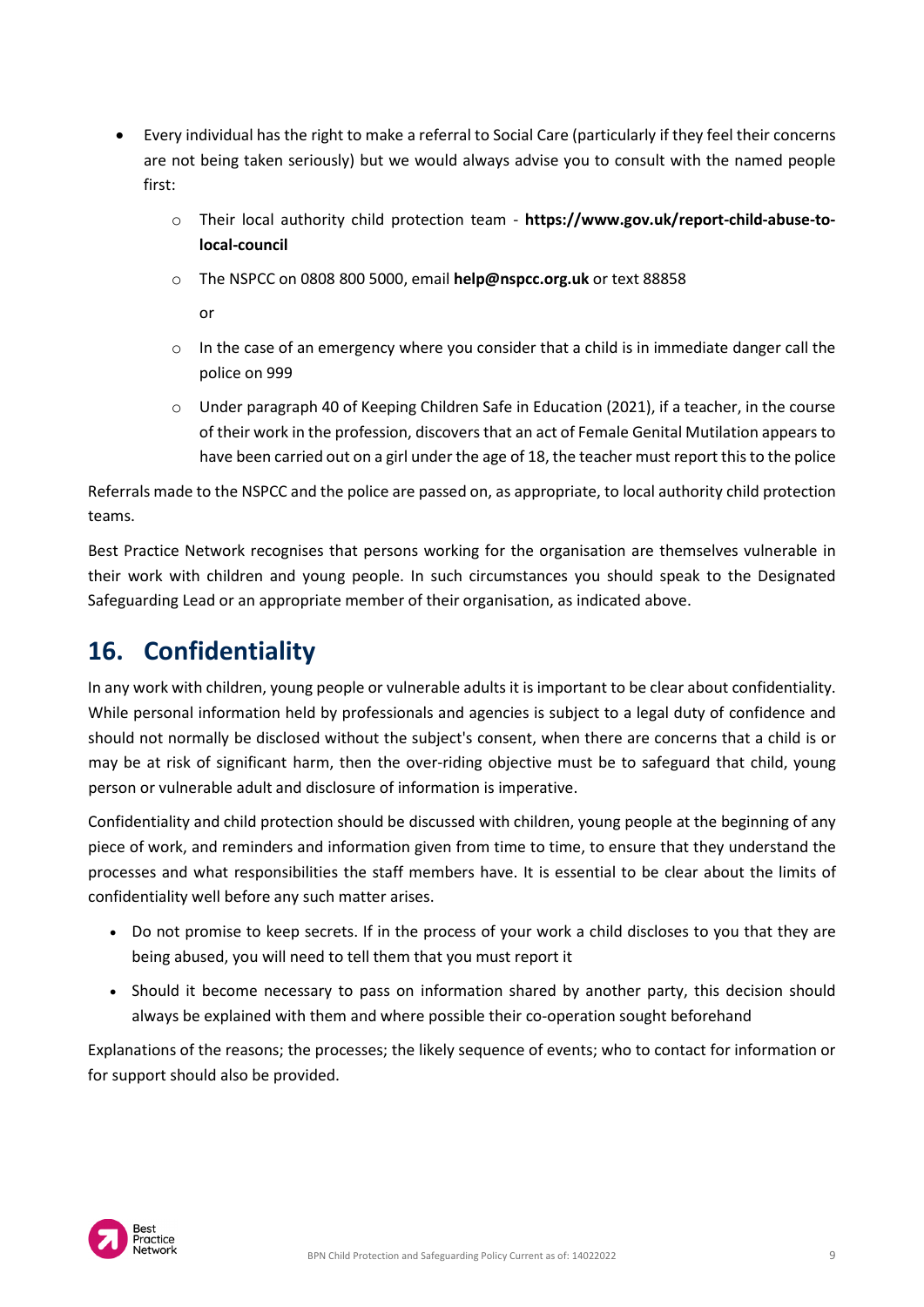# <span id="page-9-0"></span>**17. Recording and managing confidential information**

Best Practice Network is committed to maintaining confidentiality wherever possible and information around safeguarding issues should be shared only with those who need to know.

Any information that is recorded will be kept secure and will comply with data protection legislation.

#### <span id="page-9-1"></span>**18. The Prevent Duty Guidance 2015**

The Prevent Strategy is the response to the ideological challenge of terrorism and the threat from those who promote it; to prevent people from being drawn into terrorism and ensure that they are given appropriate advice and support. This strategy is not limited by age; this is reflected through all work completed at Best Practice Network.

Best Practice Network will work to protect and take action to protect all learners from extremist and violent views in the same way that we have undertaken our safeguarding responsibilities.

Under the Prevent Duty Guidance (2015) Best Practice Network has specific responsibilities to ensure:

- Policies and procedures are in place to implement the Prevent Duty
- Leaders and their teams have undertaken training in relation to the Prevent Duty
- Employees and associates exemplify fundamental British values in their work practice
- All employees and associates are aware of when it is appropriate to refer concerns about apprentices, trainees, candidates or colleagues to the Safeguarding Lead

Best Practice Network actively supports the Prevent Duty element of the Government's Counter Terrorism Strategy and, where deemed appropriate, will seek external support through referrals to the appropriate partners regarding any individual or individuals at risk in order to protect them and avoid them becoming radicalised.

Best Practice Network recognises that radicalisation can occur to an individual from any section of society and is not particular to any racial, ethnic or social group. We further recognise that in many instances the process of radicalisation is essentially one of grooming by others.

Staff are signposted to additional free Home Office Prevent Duty training can be completed using this link **Prevent [Awareness](https://www.elearning.prevent.homeoffice.gov.uk/la2/screen1.html) Online Training**

#### **Definitions**

| <b>British Values</b> | British values are defined as: 'democracy, the rule of law, individual liberty and mutual<br>respect and tolerance for those with different faiths and beliefs'. Training Providers are<br>expected to encourage learners to respect other people with particular regard to the<br>recommendations set out in the Equality Act 2010. |
|-----------------------|--------------------------------------------------------------------------------------------------------------------------------------------------------------------------------------------------------------------------------------------------------------------------------------------------------------------------------------|
| <b>Extremism</b>      | The UK government has defined extremism in the Prevent Duty as: 'vocal or active<br>opposition to fundamental British values'. The risk is that by allowing extremists to<br>influence young people, more terrorist related incidents will occur and this will place                                                                 |

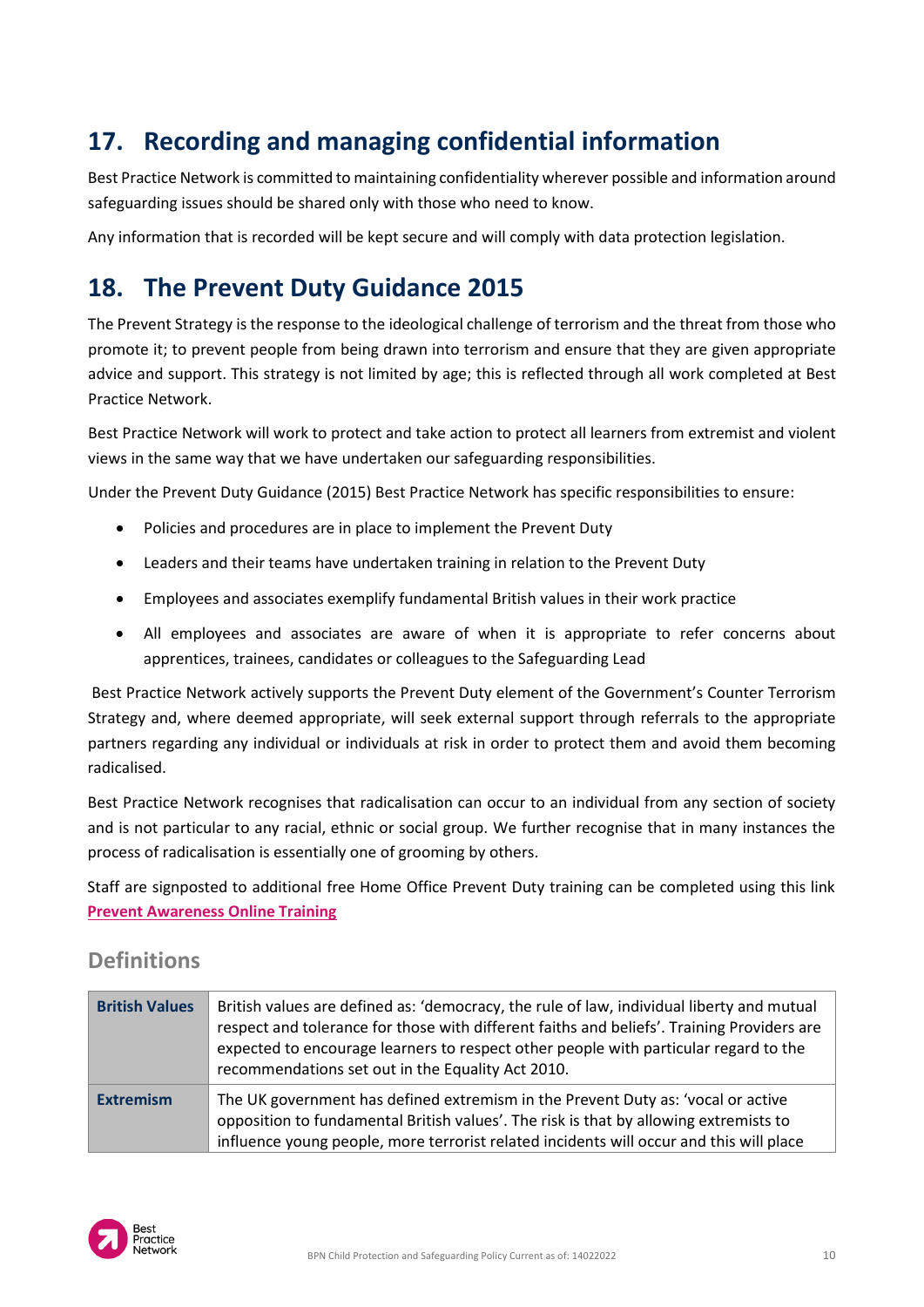|                       | members of the public, members of the emergency services and the security forces at<br>greater risk.                        |
|-----------------------|-----------------------------------------------------------------------------------------------------------------------------|
| <b>Ideology</b>       | A set of beliefs.                                                                                                           |
| <b>Radicalisation</b> | The process by which a person comes to support extremism and especially those forms<br>of extremism that lead to terrorism. |
| <b>Safeguarding</b>   | The process of protecting vulnerable individuals.                                                                           |
| Terrorism             | Violent action taken to promote an extremist ideology, intimidate the public and<br>influence government policy.            |
| <b>Vulnerability</b>  | Factors associated with being susceptible to radicalisation.                                                                |

# <span id="page-10-0"></span>**19. Modern Slavery**

Please refer to the BPN Modern Slavery Statement.

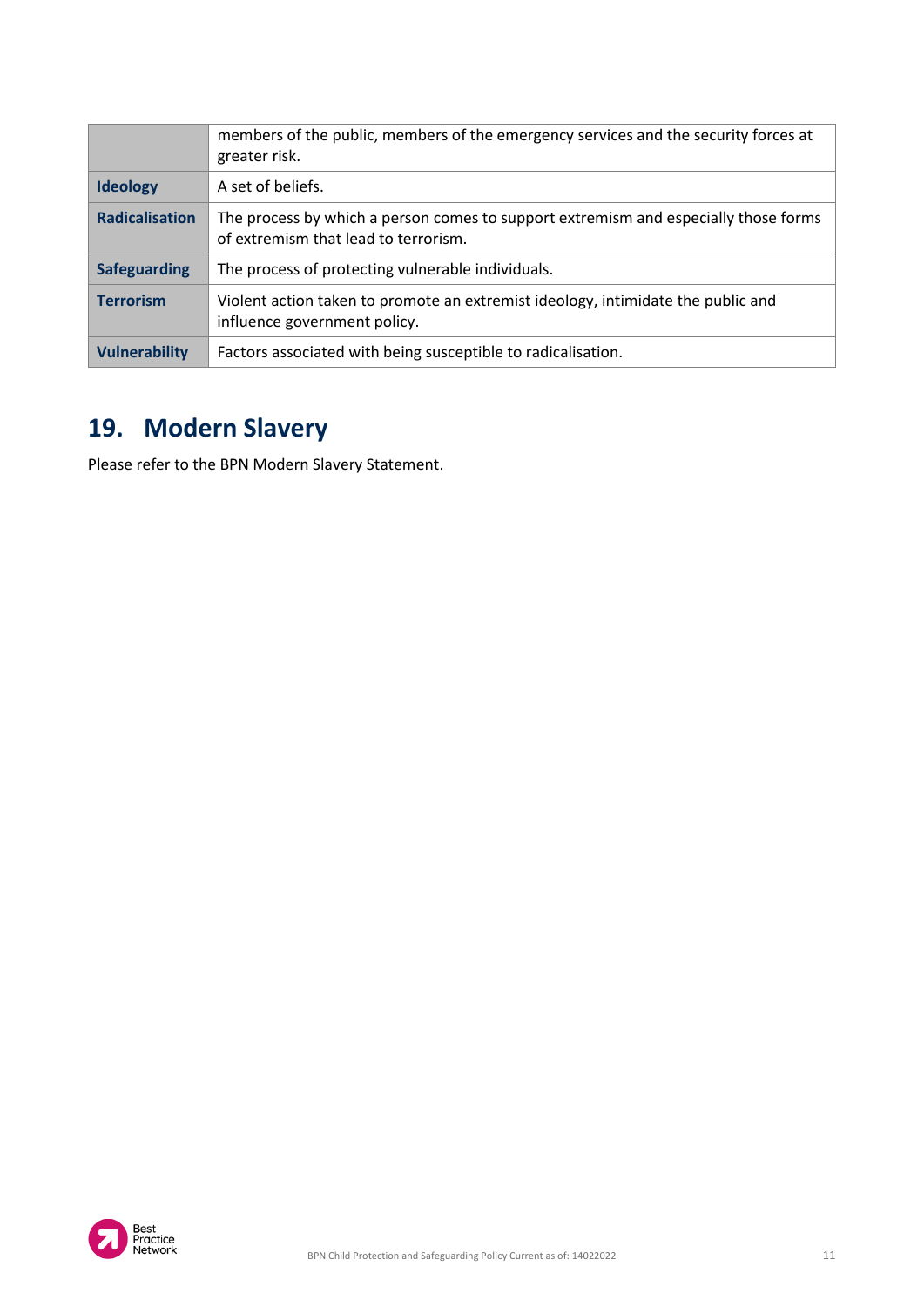# <span id="page-11-0"></span>**Appendices**

#### <span id="page-11-1"></span>**The Disclosure Barring Service**

#### **<https://www.gov.uk/guidance/dbs-check-requests-guidance-for-employers>**

#### <span id="page-11-2"></span>**Legal Framework**

This policy has been drawn up on the basis of law and guidance that seeks to protect children, namely;

- Children Act 1989
- United Convention of the Rights of the Child 1991
- Data protection Act 1998
- Human Rights Act 1998
- Sexual Offences Act 2003
- Female Genital Mutilation Act 2003
- Children Act 2004
- Safeguarding Vulnerable Groups Act 2006
- Children and Families Act 2014
- Special Educational Needs and Disabilities (SEND) 0 to 25 2014Counter-Terrorism and Security Act 2015
- Keeping Children Safe in Education 2021

#### <span id="page-11-3"></span>**Context**

Child protection is a part of safeguarding and promoting welfare. This refers to the activity that is undertaken to protect specific children who are suffering, or at risk of suffering significant harm. This document applies to children and young people below the age of eighteen. The term 'children' will be used throughout the policy to apply to children and young people below the age of eighteen.

The DfE's **Working Together to Safeguard Children (2018) PDF (Links to an [external](https://www.gov.uk/government/publications/working-together-to-safeguard-children--2) site)** defines safeguarding and promoting the welfare of children as:

- Protecting children from maltreatment
- Preventing impairment of children's health or development
- Ensuring that children are growing up in circumstances consistent with the provision of safe and effective care
- Taking action to enable all children to have the best outcomes
- The Prevent Duty Guidance (2015) Counter-Terrorism and Security Act (2015) should be read in conjunction with Working Together to Safeguard Children (2015)

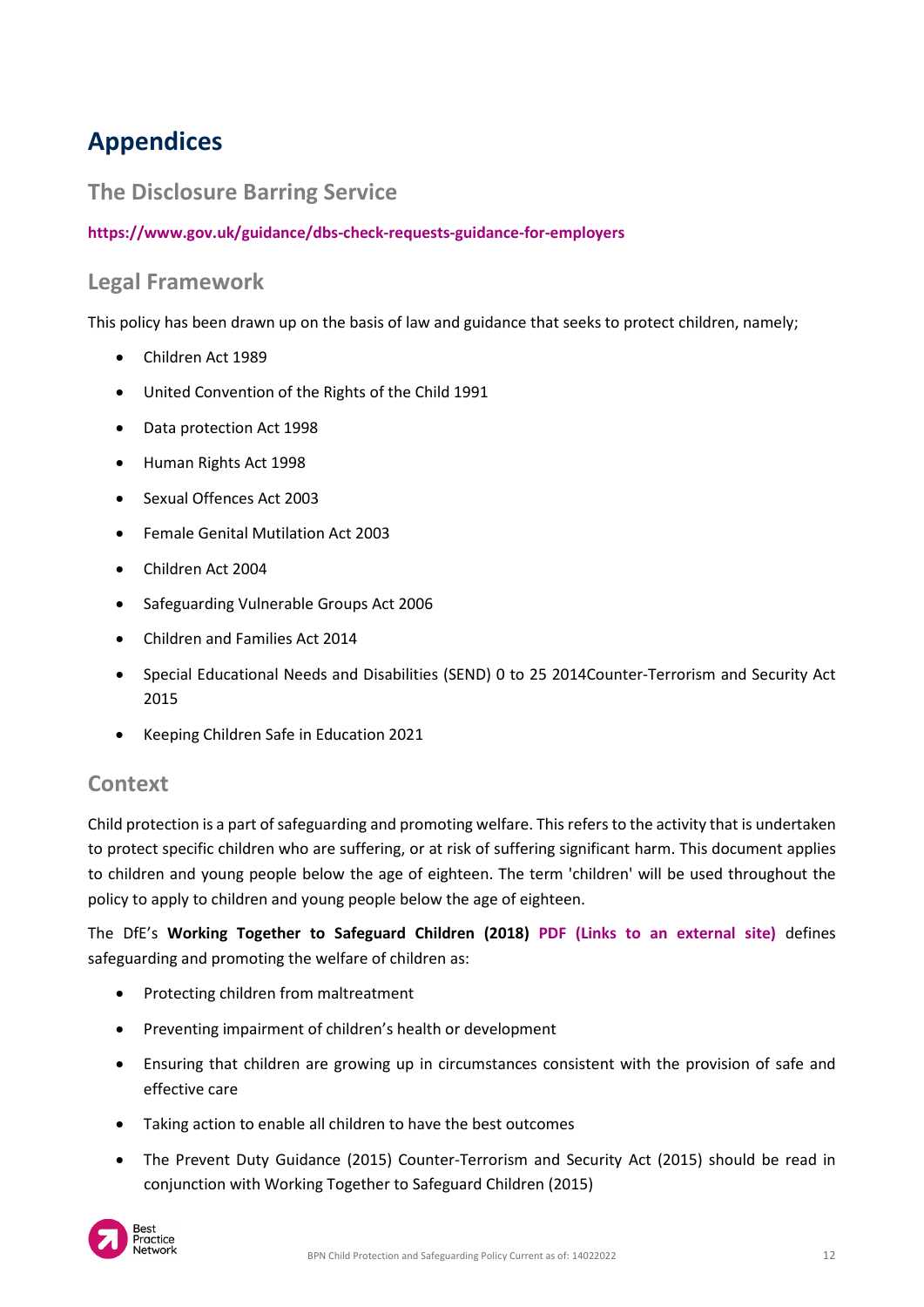The **DfE's Keeping Children Safe in Education (2021)**sets out whatschools and colleges must do to safeguard and protect the welfare of children and young people under the age of 18. The term 'School' includes maintained nursery schools.

**[https://assets.publishing.service.gov.uk/government/uploads/system/uploads/attachment\\_data/file/99](https://assets.publishing.service.gov.uk/government/uploads/system/uploads/attachment_data/file/99)**

We work within the UN Convention on the Rights of the Child and believe that:

- All children have the right to be protected
- All children should be listened to and their views taken seriously
- Children's needs should be looked at holistically and should not be defined solely in terms of their abuse
- All interventions must be child-centred
- To effectively protect children, professionals must identify and work with safe and protective adults within children's families and communities
- Professionals need to be aware of how issues of race, gender, disability, culture, sexuality and age impact on an individual's life experiences
- Professionals need to be aware of how issues of race, gender, disability, culture, sexuality and age impact on their understanding of and response to keeping children safe
- Joint working between agencies and disciplines is essential for the protection of children

#### <span id="page-12-0"></span>**Definitions of abuse**

Abuse and neglect are forms of maltreatment of a child. An individual may abuse or neglect a child by inflicting harm or failing to act to prevent harm. Neglect or abuse, physically, emotionally or sexually, can have major long-term effects on all aspects of a child's health, development and wellbeing. Sustained abuse is likely to have a deep impact on the child's self-image and self-esteem, and on his or her future life.

Harm may occur intentionally or unintentionally. The definitions of harm outlined in **Working Together 2013** are used to determine whether a child needs a child protection plan.

#### **Physical abuse**

Physical abuse may involve hitting, shaking, throwing, poisoning, burning or scalding, drowning, suffocating or otherwise causing physical harm to a child. Physical harm may also be caused when a parent or carer fabricates the symptoms of, or deliberately induces, illness in a child. FGM is a form of violence against women and girls and should be addressed under existing procedures designed to safeguard children and vulnerable adults.

#### **Emotional abuse**

Emotional abuse is the persistent emotional maltreatment of a child such as to cause severe and persistent adverse effects on the child's emotional development. It may involve conveying to children that they are worthless or unloved, inadequate, or valued only insofar as they meet the needs of another person. It may

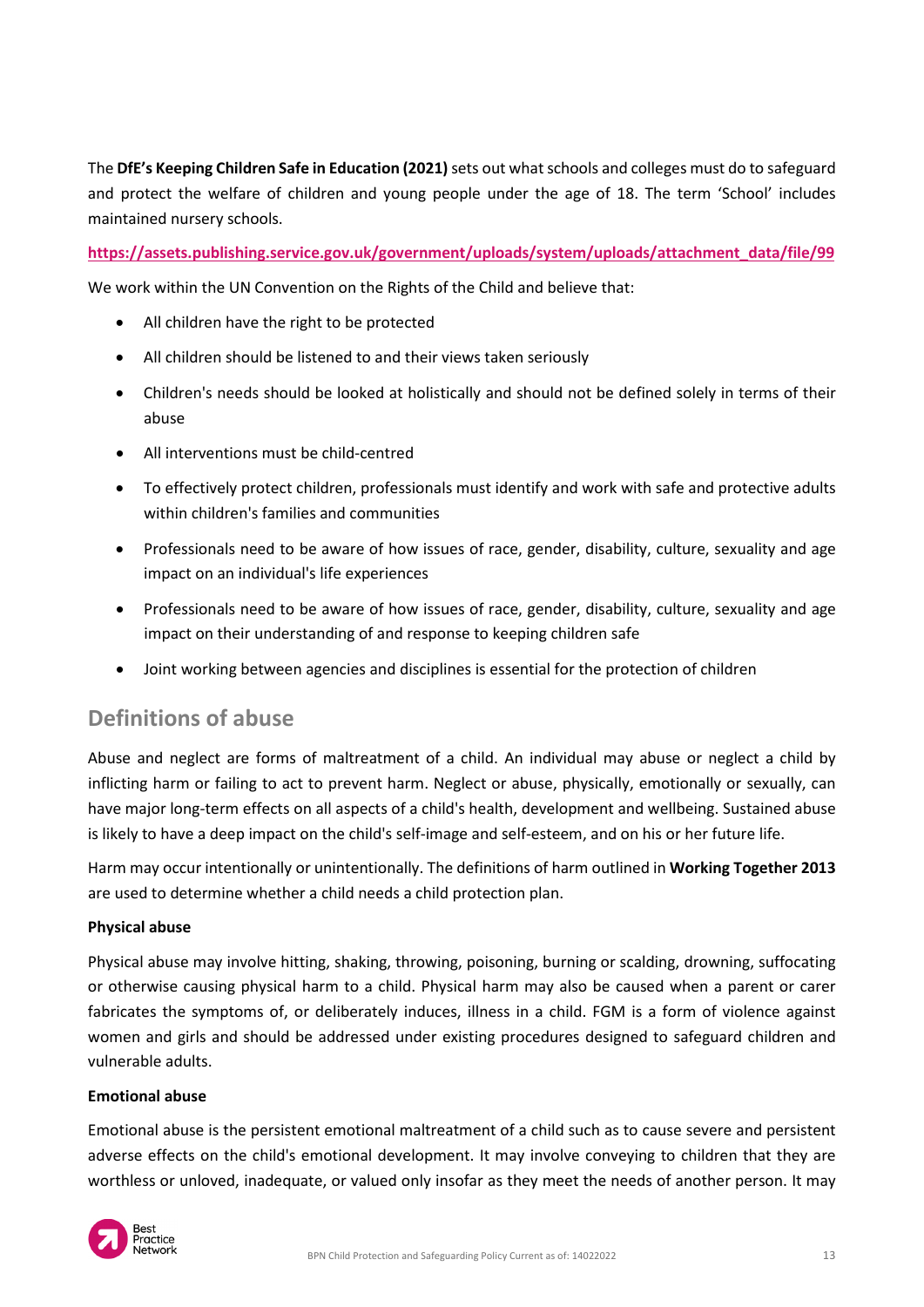include not giving the child opportunities to express their views, deliberately silencing them or 'making fun' of what they say of how they communicate. It may feature age or developmentally inappropriate expectations being imposed on children. These may include interactions that are beyond the child's development capability, as well as overprotection and limitation of exploration and learning, or preventing the child participating in normal social interaction. It may involve seeing or hearing the ill-treatment of another. It may involve serious bullying (including cyberbullying), causing children frequently to feel frightened or in danger, or the exploitation or corruption of children. Some level of emotional abuse is involved in all types of maltreatment of a child, though it may occur alone.

#### **Sexual abuse**

Sexual abuse involves forcing or enticing a child or young person to take part in sexual activities, not necessarily involving a high level of violence, whether or not the child is aware of what is happening. The activities may involve physical contact, including assault by penetration (for example, rape or oral sex) or non-penetrative acts such as masturbation, kissing, rubbing and touching outside of clothing. They may also include non-contact activities, such as involving children in looking at, or in the production of, sexual images, watching sexual activities, encouraging children to behave in sexually inappropriate ways, or grooming a child in preparation for abuse (including via the internet). Sexual abuse is not solely perpetrated by adult males. Woman can also commit acts of sexual abuse, as can other children.

#### **Neglect**

Neglect is the persistent failure to meet a child's basic physical and/or psychological needs, likely to result in the serious impairment of the child's health or development. Neglect may occur during pregnancy as a result of maternal substance abuse. Once a child is born, neglect may involve a parent or carer failing to:

- Provide adequate food, clothing and shelter (including exclusion from home or abandonment)
- Protect a child from physical and emotional harm or danger
- Ensure adequate supervision (including the use of inadequate caregivers)

or

- Ensure access to appropriate medical care or treatment
- It may also include neglect of, or unresponsiveness to, a child's basic emotional needs

#### **Abuse and children with a disability**

Evidence available in the UK on the extent of abuse among children with a disability suggests that they are at increased risk of abuse, and that the presence of multiple disabilities appears to increase the risk of both abuse and neglect.

Disability may be defined as:

• A major physical impairment, severe medical illness, and/or a moderate to severe learning disability

or

• An ongoing high level of dependency on others of personal care and the meeting of other basic needs

Children with a disability may be especially vulnerable to abuse for a number of reasons. Some may: